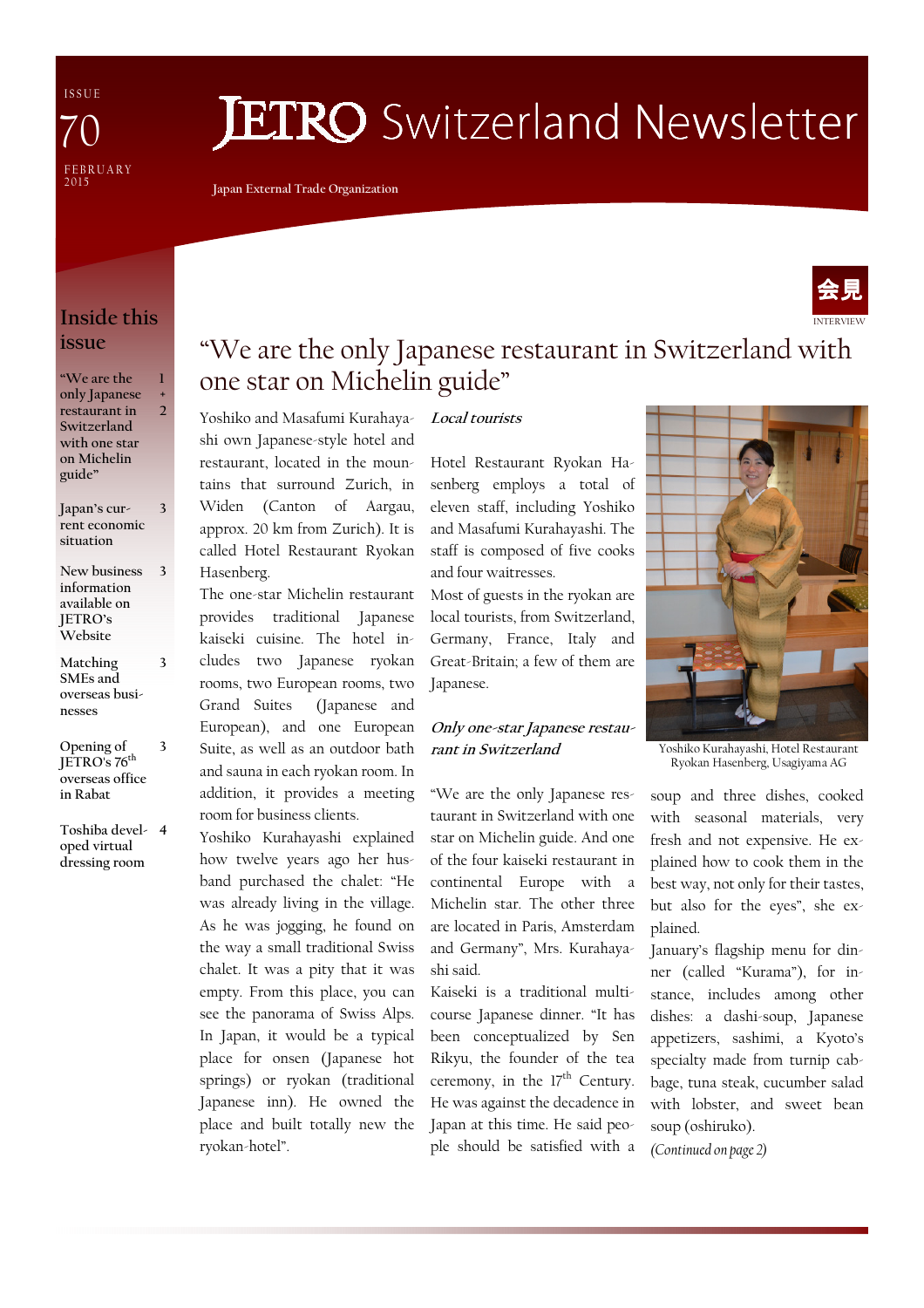### "We are the only Japanese restaurant in Switzerland with one star on Michelin guide"

(Continued from page 1)

kan ones, where guests can also have their dinner inside.

What is your project for the future? "I would like to have a bigger onsen pool. This is my dream, but it would cost a lot", Yoshiko Kurahayashi said.



#### Japanese and Western-style rooms

The hotel provides seven rooms, including two Japanese-style ryo-



Kaiseki dishes Panorama view from hotel and restaurant, and chalet

### Japan's current economic situation

According to the Bank of Japan (BoJ), "Japan's economy has continued to recover moderately as a trend, and effects such as those of the decline in demand following the front-loaded increase prior to the consumption tax hike have been waning on the whole" (Monthly Report of Recent Economic and Financial Developments, issued in January 2015).

Japan's exports grew 4.8% in 2014 from the previous year to a total of ¥ 73,101.9 billion, marking a sharp increase by 12.8% in December 2014 from the same month in the preced-

ing year.

In December 2014, exports were boosted by the weak Yen and an increased demand in overseas, especially in North America (+23.7%). In Western Europe, exports increased 6.8% (+ 31.5% for Switzerland).

The consumer price index for Japan in December 2014 was 103.3 (2010=100), up 0.1% from the previous month, and up 2.4% over the year. The unemployment rate, seasonally adjusted, was 3.4% in December 2014, showing a decline from 3.7% in December 2013.



Japan's trade statistics in billions of yen Ministry of Finance

INTERVIEW 会見

**SITUATION** 動向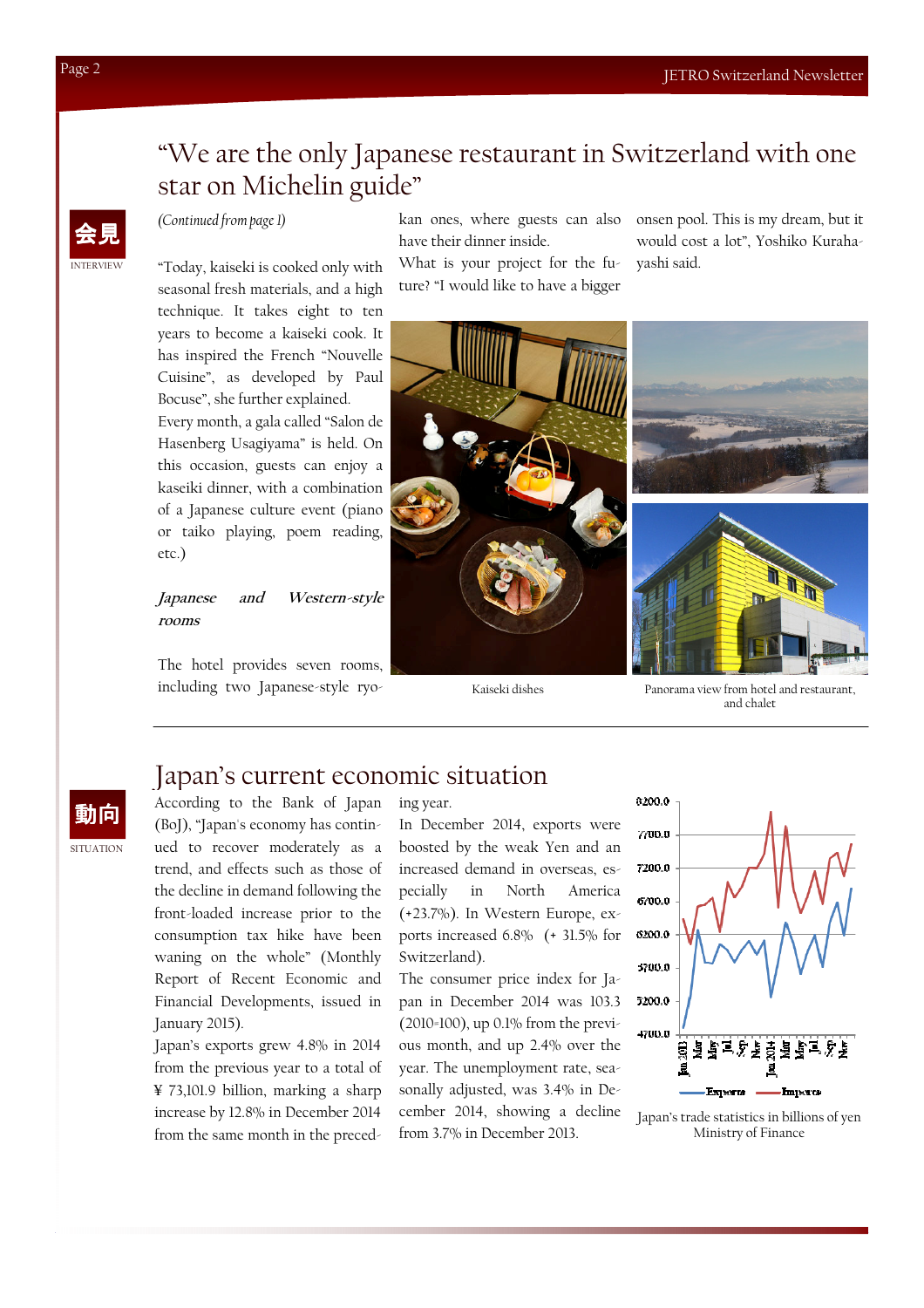### New business information available on JETRO's Website

Whether you are looking for reasons to invest in Japan, business opportunities, report and statistics or information on cool Japan, you are most likely to find what you need on JETRO's website.

#### JETRO's revised Website

The whole site of JETRO headquarters has been revised last December making it easier to find information. You are invited to see the revised Website by visiting JETRO Tokyo's homepage: http:// www.jetro.go.jp

JETRO is now also present on various social media platforms such as Facebook, Twitter and LinkedIn.

#### 5 reasons to invest in Japan

In addition, a new brochure related to investments in Japan is now

available online. It is called "Why Japan? 5 reasons to invest in JA-PAN".

It highlights the attractiveness of Japan:

1– Japan's Re-emergence: "Japanese economy is back on a recovery track" thanks to Abenomics

2– Sophisticated Market: a huge market, where a Japanese region like Kyushu (¥ 602.5 billion in FY 2011) is in GDP terms of the same size as Switzerland (¥ 660.8 billion).

3– Innovation Hub: "Japan has an intellectual accumulation that generates innovation"

4– Business Friendly Infrastructure: Japan has world-class transportation infrastructures, with regards for instance of airports and railways (Shinkansen).

5– Comfortable Living: Japan is ranked 1<sup>st</sup> by the OECD in "Safe"



Screenshot of JETRO's Website As of February 4, 2015

category of the "Better Life Index  $(2013)^{n}$ .

The brochure is available at: http:// www.jetro.go.jp/en/invest/ whyjapan/pdf/5reasons-en1201.pdf

Shall you need any further information, please feel free to contact us!

### Matching SMEs and overseas businesses

J-GoodTech is a new Website that showcases a great number of outstanding Japanese highly competitive craftsmanship SMEs ("Monozukuri" SMEs). It includes "top niche" companies, that are highly competitive in respective

fields, as well as "unique" companies with inimitable technologies. J-GoodTech is operated by the Organization for Small & Medium Enterprises and Regional Innovation (SME Support, JAPAN), a governmental organization.



Screenshot of J-GoodTech's Website As of February 4, 2015

## Opening of JETRO's 76<sup>th</sup> overseas office in Rabat

On December 18, 2014, JETRO opened a new office in Rabat, the capital of Morocco. This is the 76th overseas office in the  $57<sup>th</sup>$  country and the first office for realizing the pledge of doubling the number of its office in Africa, which was publicized in the fifth Tokyo Interna-

tional Conference on African Development (TICAD V) held in June 2013. Following the opening ceremony, memorandums of understanding (MOU) were signed with the Moroccan Investment Development Agency (AMDI) and the Maroc Export. MoU signing, December 18, 2014



ACTIVITY 活動

ACTIVITY

活動

ACTIVITY

活動